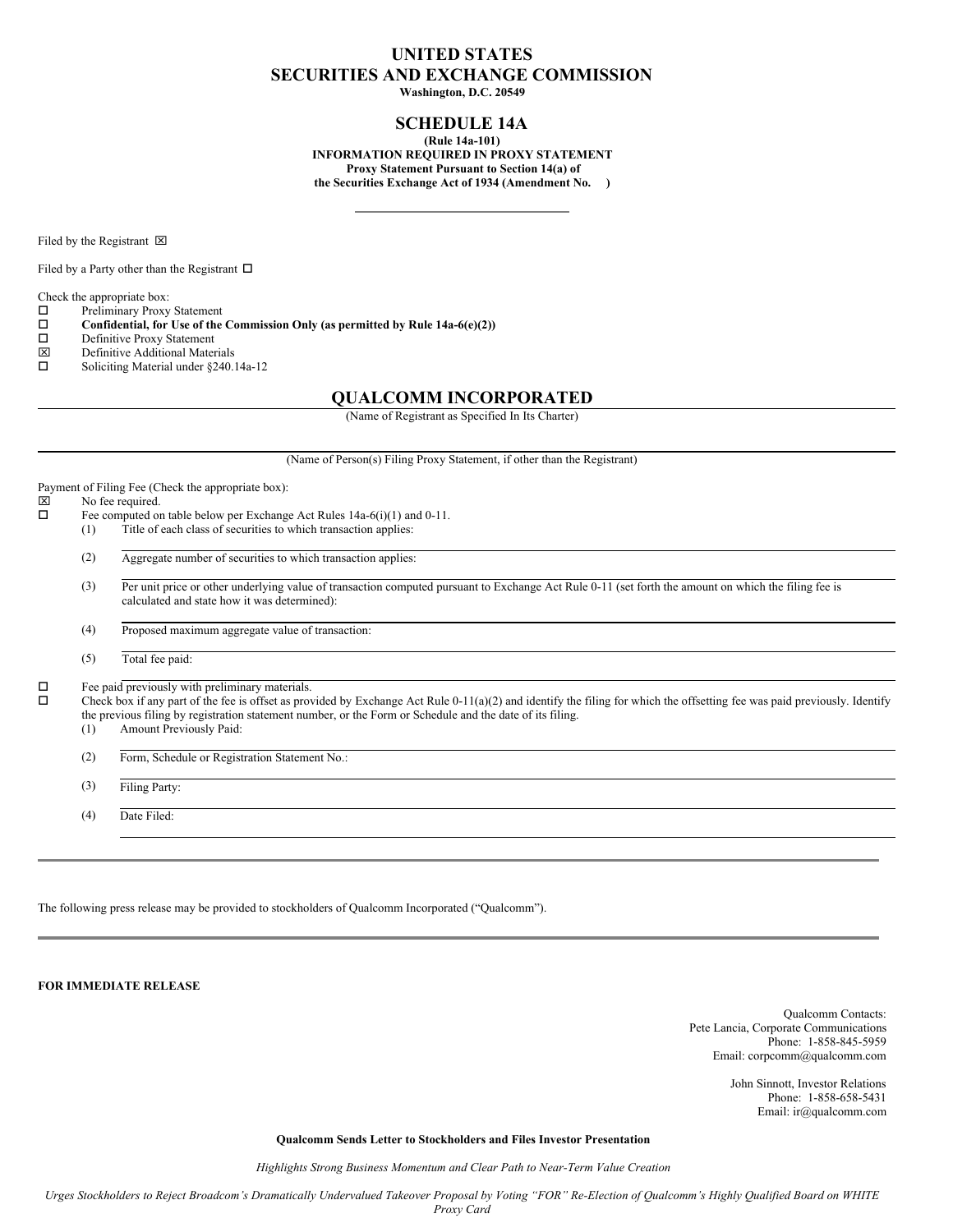#### *Qualcomm Executives to Give Video Presentation at 9:00 am ET, Available at www.qcomvalue.com/investor-presentation*

SAN DIEGO — January 16, 2018 — Qualcomm Incorporated (NASDAQ: QCOM) today sent a letter to its stockholders in connection with the Company's 2018 Annual Meeting of Stockholders, which will be held on March 6, 2018. Stockholders of record on January 8, 2018 will be entitled to vote at the meeting.

In addition, Chief Executive Officer Steve Mollenkopf, Executive Chairman and Chairman of the Board Dr. Paul E. Jacobs, President Cristiano Amon, Chief Financial Officer George Davis and General Counsel Don Rosenberg will discuss Qualcomm's clear path to significant near-term value creation for stockholders in a video presentation starting at 9:00 am ET available at www.qcomvalue.com/investor-presentation. At that time, Qualcomm will file an investor presentation with the Securities and Exchange Commission ("SEC") and post it to www.qcomvalue.com/investor-presentation. The Company will also post a video featuring Mr. Mollenkopf discussing Qualcomm's leadership position in 5G and the significant value creation opportunities ahead for Qualcomm stemming from its investments in 5G.

The stockholder letter, presentation and videos (and/or video transcripts), along with other materials related to the Company's 2018 Annual Meeting, will be available at www.qcomvalue.com and at www.sec.gov. The website will be updated as additional information becomes available.

The full text of the letter follows:

# Qualcoww

January 16, 2018

Dear Qualcomm Stockholder,

For over 30 years, Qualcomm has pioneered the foundational technologies that have revolutionized how people connect and communicate with each other and the world around them. Our success in leading each new transition in mobile technology is the result of our intense focus on always looking forward — developing transformative technologies, establishing ecosystems where our products thrive, and driving sustainable value creation.

Today we are executing a strategy that we are confident will continue to generate significant value for our stockholders in the near term with additional upside. We are firmly committed to delivering \$6.75 - \$7.50 in fiscal 2019 Non-GAAP earnings per share ("EPS"). Our path to delivering substantial value to Qualcomm stockholders includes the continued strong performance of QCT, a cost reduction program that is specific and actionable, value creation from our NXP acquisition (or, alternatively, a large share repurchase) and the expected value upside from resolution of current licensing disputes. Moreover, our stockholders are also poised to realize the value of Qualcomm's leadership position in 5G, which is in the early stages of transforming multiple industries, including mobile, IoT, automotive and many others. This is why we have rejected Broadcom's attempt to acquire Qualcomm at an opportunistic and extremely low price, with a highly uncertain — perhaps impossible — regulatory path to completion.

Broadcom is asking Qualcomm stockholders to voluntarily transfer to a hostile acquirer the considerable near- and long-term value creation Qualcomm has in front of it. It is attempting to acquire Qualcomm at an opportunistic, inferior price by installing a slate of conflicted Broadcom/Silver Lake nominees with minimal **relevant experience.**

The Qualcomm Board strongly objects to Broadcom's aggressive tactics and urges you to reject its solicitation efforts by votingFOR the re-election of Qualcomm's highly qualified slate of directors on the enclosed WHITE proxy card today. Vote only the WHITE proxy card - please discard any Blue proxy cards you receive **from Broadcom.**

Your Board rejected Broadcom's proposal because:

- 1. It dramatically undervalues Qualcomm and does not reflect our clear path to near term value.Based on our committed \$6.75-\$7.50 in fiscal 2019 Non-GAAP EPS, the Broadcom proposal implies a P/E multiple substantially below peer trading multiples and precedent transaction multiples.
- 2. **It carries significant regulatory uncertainty —**as the largest potential transaction in the technology industry, regulatory approvals could take 18 months or more and may require complex divestitures or operating restrictions making clearance difficult, if not impossible, to obtain. Divestitures will likely be demanded that may not be feasible in the face of national security and other issues.
- 3. It gives no value to the transformative opportunity in 5G and Qualcomm's ability, through its leadership position and targeted investments, to deliver significant stockholder value as we capture this opportunity.

 $\mathfrak{D}$ 

It asks stockholders to place a conflicted Board slate in place for a transaction that would likely not be completed for at least 18 months, if ever -exposing the Company to significant oversight risk relative to Qualcomm's experienced and capable Board, as well as business risk during pendency of regulatory review.

5. **It is designed to benefit only Broadcom stockholders —**not Qualcomm stockholders.

We urge you to block Broadcom's attempt to capture, for itself, the value that rightly belongs to you as a Qualcomm stockholder, by voting FOR Qualcomm's director nominees on the WHITE proxy card TODAY. Vote only the WHITE proxy card - please discard any Blue proxy cards you receive from Broadcom.

#### **QUALCOMM HAS SIGNIFICANT BUSINESS MOMENTUM AND THE** *RIGHT* **STRATEGY TO CREATE BOTH NEAR-TERM AND LONG-TERM STOCKHOLDER VALUE — FAR GREATER VALUE THAN BROADCOM'S DRAMATICALLY UNDERVALUED PROPOSAL**

Broadcom's proposal is highly opportunistic and dramatically undervalues your Company's leading market position and value creation opportunities.

#### **Qualcomm Has a Clear Path to Creating Significant Near-Term Value**

#### We have a specific game plan and are committed to delivering \$6.75 - \$7.50 in Non-GAAP EPS by FY 2019 through:

Continued growth in our core business, driven by our recent wins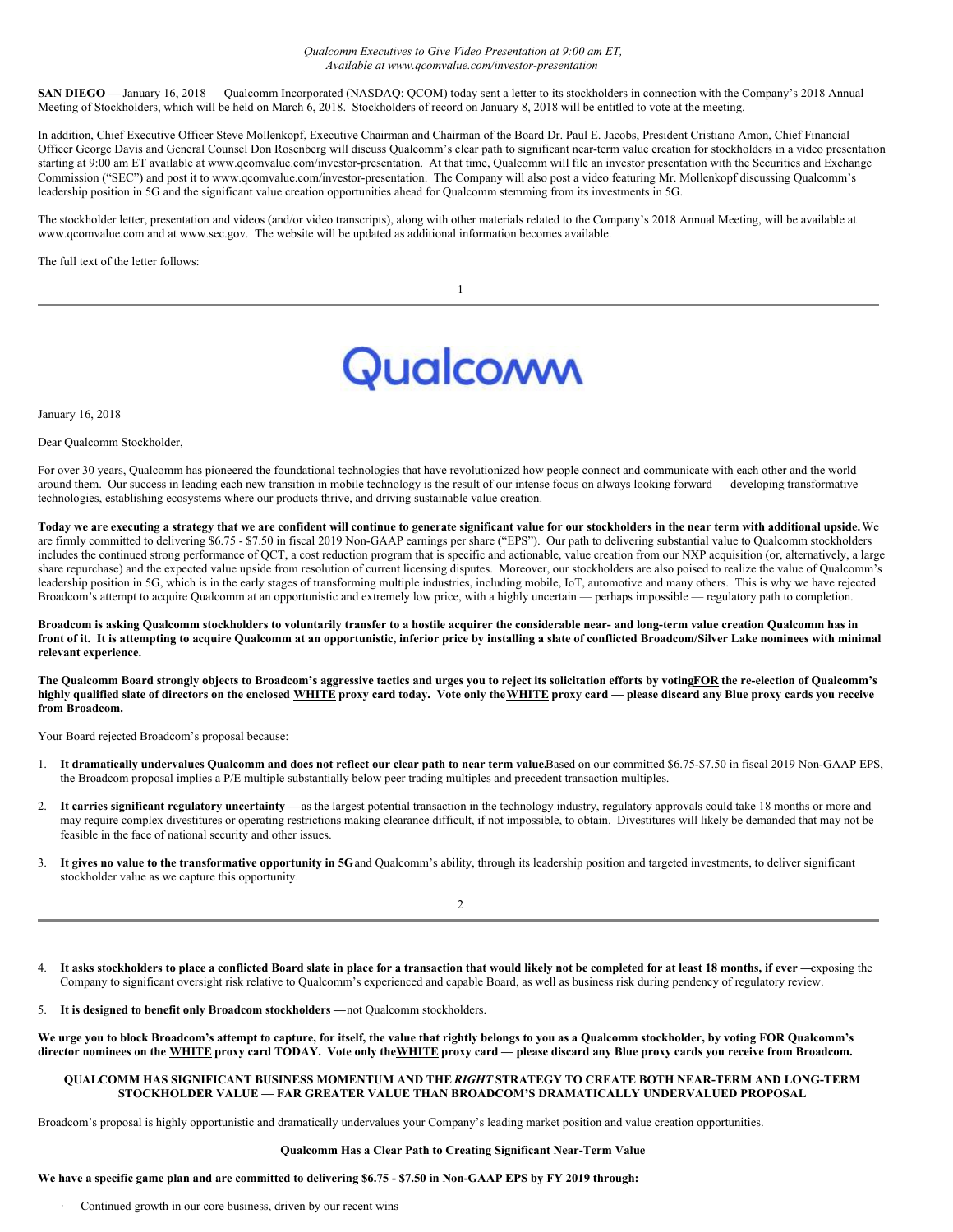- A new \$1 billion cost reduction program
- Accretion from our NXP acquisition (or, alternatively, a large share repurchase)
- Resolution of current licensing disputes

As is widely known, we are currently in litigation with Apple. What many stockholders do not realize is that we have binding long-term license agreements with Apple's contract manufacturers. But Apple has required its contract manufacturers to cease paying us despite these existing binding contracts. Apple now continues to utilize Qualcomm's intellectual property for its own profit without paying. In this litigation, Apple is seeking to avoid paying fair value for Qualcomm's intellectual property, rejecting terms that are well established in the industry. Apple has often used such litigation to try to renegotiate with its suppliers, and Qualcomm has taken legal action to enforce our contracts.

#### While the legal process takes time, we believe we will successfully defend our licensing programs, as we have done in the past.

#### Qualcomm Stockholders Are About to Benefit from One of the Most Significant Technology Shifts and Market Opportunities in the History of Wireless: 5G

Broadcom's proposal dramatically undervalues Qualcomm's current business. Perhaps as importantly, it gives no value to the transformative 5G value creation opportunity that should play out as 5G is launched globally in 2019 — to the near- and long-term benefit of Qualcomm stockholders. As the driving force behind the next technological revolution, 5G will leverage Qualcomm's technology to create a truly connected world. Qualcomm is 12-24 months ahead of our merchant competitors in the transition to 5G — a result of our innovation and technological advancements. We have already partnered with many companies to bring 5G to market, including Verizon, AT&T and multiple operators globally. We are the

| I<br>I |
|--------|
| $\sim$ |

partner of choice for infrastructure vendors such as Ericsson, Nokia, Samsung and others. All OEMs and operators working to bring 5G to the market are working with Qualcomm.

Our advantage in 5G is a direct outcome of our leadership in 4G and our long-term R&D investments. Qualcomm is the only company to successfully lead in each mobile technology transition, in every case emerging as a larger and even better positioned company. 5G will be no different. Leading in 5G builds upon success and leadership in 4G, particularly 4G LTE Advanced, upon which the 5G technology is built. No other company comes close to Qualcomm on 4G LTE Advanced or on 5G.

'QCOM is center stage in shaping the 5G standard and is a major IP contributor and no semiconductor company is investing as much in 5G or has as much to gain as **QCOM**."

*Timothy Arcuri, Wall Street Analyst*

#### **Beyond 2019: Opportunities Have Never Been Greater**

Qualcomm's leadership in 5G, coupled with our strength in connectivity, low power compute and security, has positioned us for healthy long-term growth in areas such as mobile RF front end, IoT, automotive, computing and networking. These opportunities represent a serviceable addressable market ("SAM") of \$150 billion by 2020; *more than 6 times the size of Qualcomm's SAM in 2015.* We expect growth in these new areas to drive robust value creation for stockholders beyond 2019. We are demonstrating success in these areas with more than \$3 billion in revenues in 2017, up 75% over the last two years.

#### **QUALCOMM'S BOARD IS COMMITTED AND BEST QUALIFIED TO EXECUTE THE STRATEGY TO DRIVE VALUE CREATION FOR ALL QUALCOMM STOCKHOLDERS**

Qualcomm's world-class, independent and recently refreshed Board has been instrumental in the design and execution of Qualcomm's strategy, and has a deep understanding of, and vast experience in, the global semiconductor business and relevant adjacent industries. The Board is comprised of business leaders with technology and regulatory expertise, M&A experience, investment expertise, and track records of transforming companies and creating substantial value.

The Board is committed to representing the best interests of and maximizing value for Qualcomm stockholders, and has a proven record of taking proactive, decisive action to create stockholder value and navigating difficult challenges, both regulatory and at the customer level. Over the past three fiscal years, the Board has:

- · Overseen the Strategic Realignment Plan, which drove significant value creation and strategically strengthened Qualcomm
- Delivered \$1.4 billion in cost reductions
- Returned over \$25 billion to stockholders through dividends and share repurchases
- Resolved China licensing issue and rolled out licensing program in China (120 new licensees)
- · Diversified revenues and led Qualcomm through the acquisition of CSR, the RF360 joint venture with TDK, and the pending acquisition of NXP
- · Established a strategy that drove an upward stock price trajectory prior to Apple filing a lawsuit and stopping its contract manufacturers' payment of their licensing obligations

Most importantly, Qualcomm's existing Board understands and is well versed in Qualcomm's complex business. This is not true for Broadcom's inherently conflicted nominees who have minimal relevant experience and are likely to act in the best interests of Broadcom and Silver Lake. While Broadcom pursues its uncertain regulatory path for 18 months or more, Qualcomm will be executing on a plan that will ramp up value creation, including capturing the 5G opportunity and resolving licensing disputes.

Moreover, if Broadcom continues to pursue its hostile bid, the Board will be responsible (on behalf of Qualcomm stockholders) for running Qualcomm's business to maximize its value and, if a deal is the best outcome for Qualcomm stockholders, ensuring Broadcom pays an appropriate value. **Qualcomm stockholders — who would you rather** have running your business, negotiating on your behalf with respect to Broadcom and managing your investment during this critical timeframe?

#### **BROADCOM'S OPPORTUNISTIC PROPOSAL DRAMATICALLY UNDERVALUES QUALCOMM AND THERE IS SIGNIFICANT DOUBT ABOUT WHETHER IT CAN EVER BE COMPLETED**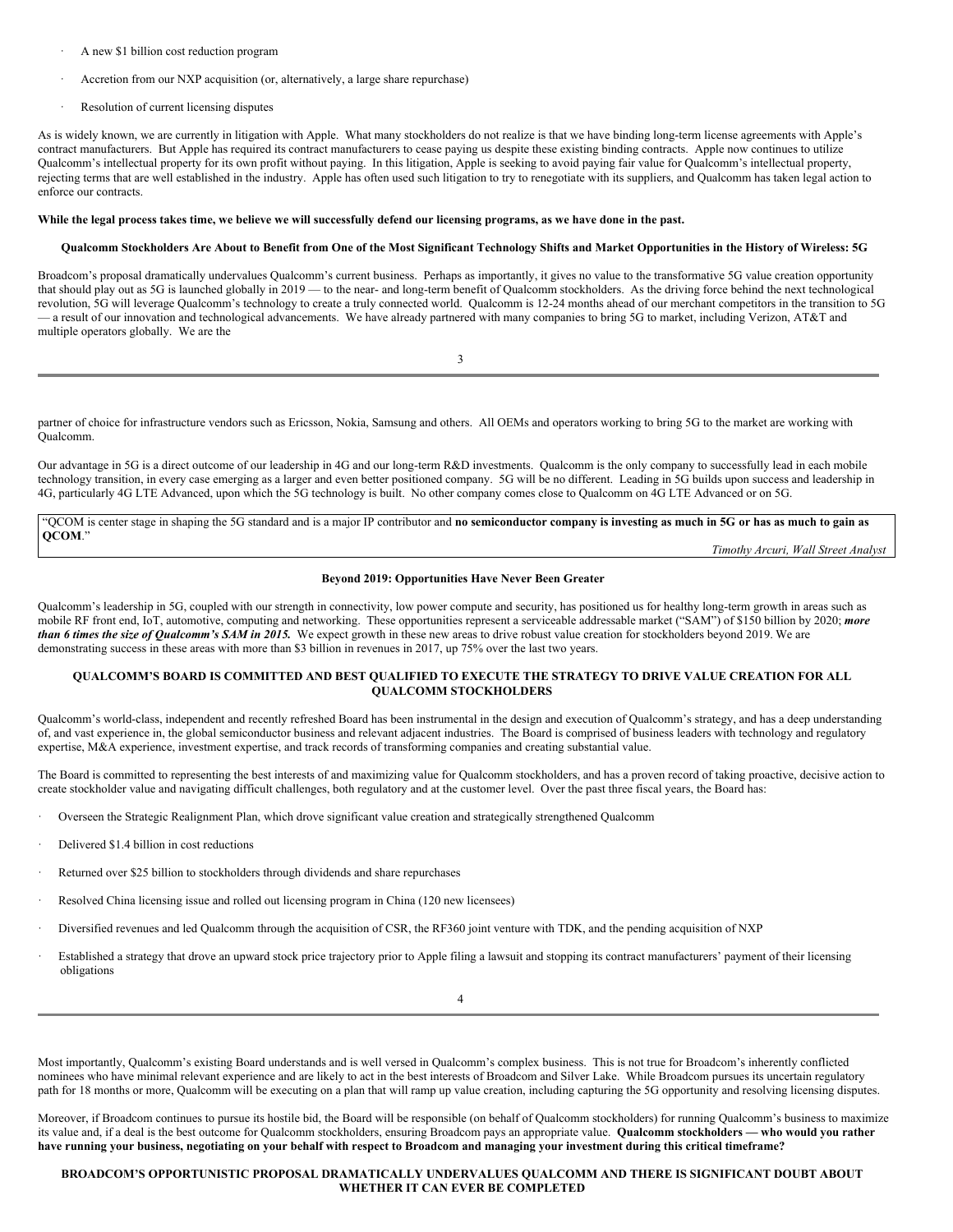Broadcom's \$70 per share proposal dramatically undervalues Qualcomm, implying a P/E multiple of approximately 10x based on Qualcomm's expected FY 2019 Non-GAAP EPS of \$6.75 to \$7.50. For context, the SOX semiconductor index currently trades at 19x and precedent transactions in the sector have averaged 22x

The math is clear — on a near-term value basis alone Broadcom's proposal dramatically undervalues Qualcomm, without even taking into account the substantial longer term upside from 5G. No matter how you look at it, Broadcom's proposal is not worthy of discussion from a value perspective.

#### **Broadcom's Proposal Comes with Substantial Regulatory Challenges with No Commitments to Resolution**

This potential transaction would require clearance from at least a dozen antitrust regulators throughout the world, including the U.S., EU, China, Korea, Japan and others, as well as from national security agencies. Regulatory review would likely take at least 18 months to complete, if ever, and would likely require meaningful divestitures, ongoing restrictions on the combined entity's conduct, potentially contradictory and irreconcilable demands from regulators, and the transaction could be blocked outright.

#### Simply put, Broadcom is asking Qualcomm stockholders to assume tremendous risk and forgo significant potential value for the sole benefit of Broadcom **stockholders.** Broadcom is trying to force Qualcomm stockholders to make a decision before Qualcomm's substantial 5G and other value opportunities are realized, while the stock is temporarily disrupted by Apple's litigation. Broadcom has compiled a board slate of nominees, a majority of whom are friends of Silver Lake, rather than truly independent nominees or nominees with large cap tech board expertise. Broadcom also has done nothing to address its proposal's substantial regulatory risk. **Why is** Broadcom now launching a proxy fight to replace Qualcomm's Board when its proposed transaction has no clear path to completion?

5

VOTE THE WHITE PROXY CARD TODAY AND DISCARD THE BLUE PROXY CARD IN ORDER TO BLOCK BROADCOM'S DRAMATICALLY **UNDERVALUED PROPOSAL**

We strongly urge you to vote to re-elect Qualcomm's entire slate of 11 highly qualified and experienced nominees. Your vote is very important, no matter how many shares you own. Support your Board by voting the WHITE proxy card TODAY. Please follow the instructions on the enclosed WHITE proxy card to vote by Internet, telephone or sign, date and return the enclosed WHITE proxy card in the postage-paid envelope provided. Do not return any Blue proxy card you may receive from **Broadcom.**

#### **VOTE the WHITE proxy card today.**

Re-elect the Qualcomm Board online, by telephone, or by signing, dating and returning the **WHITE** proxy card in the postage-paid envelope provided.

#### **DISCARD the Blue proxy card from Broadcom.**

Voting the BLUE proxy card, even if you "withhold" on all nominees, will revoke any vote you had previously submitted on Qualcomm's**WHITE** proxy card. You have every right to change your vote - only your latest-dated proxy will be counted at the 2018 Annual Meeting.

We want to thank you for your continued support and we look forward to continuing our engagement with you as we work to deliver substantial additional stockholder value in the years ahead.

The Board of Directors of Qualcomm

Jeffrey W. Henderson Harish Manwani Francisco Ros Dr. Paul E. Jacobs Steve Mollenkopf

Barbara T. Alexander **Ann M. Livermore** Ann M. Livermore **Ann Clark T. Randt, Jr. Ann M. Livermore** Clark T. Randt, Jr.

Anthony J. Vinciquerra

#### *If you have questions, or need assistance in voting your shares, please contact:*

**INNISFREE M&A INCORPORATED Stockholders May Call: Toll-Free (877) 456-3442 (from the U.S. and Canada) (412) 232-3651 (from other locations)** Banks and Brokers May Call Collect: (212) 750-5833

6

#### **About Qualcomm**

Qualcomm's technologies powered the smartphone revolution and connected billions of people. We pioneered 3G and 4G — and now we are leading the way to 5G and a new era of intelligent, connected devices. Our products are revolutionizing industries, including automotive, computing, IoT, healthcare and data center, and are allowing millions of devices to connect with each other in ways never before imagined. Qualcomm Incorporated includes our licensing business, QTL, and the vast majority of our patent portfolio. Qualcomm Technologies, Inc., a subsidiary of Qualcomm Incorporated, operates, along with its subsidiaries, all of our engineering, research and development functions, and all of our products and services businesses, including, our QCT semiconductor business. For more information, visit Qualcomm's website, OnQ blog, Twitter and Facebook pages.

#### **ADDITIONAL INFORMATION**

Qualcomm has filed a definitive proxy statement and WHITE proxy card with the U.S. Securities and Exchange Commission (the "SEC") in connection with its solicitation of proxies for its 2018 Annual Meeting of Stockholders (the "2018 Annual Meeting"). QUALCOMM STOCKHOLDERS ARE STRONGLY ENCOURAGED TO READ THE DEFINITIVE PROXY STATEMENT (AND ANY AMENDMENTS AND SUPPLEMENTS THERETO) AND ACCOMPANYING WHITE PROXY CARD AS THEY CONTAIN IMPORTANT INFORMATION. Stockholders may obtain the proxy statement, any amendments or supplements to the proxy statement and other documents as and when filed by Qualcomm with the SEC without charge from the SEC's website at www.sec.gov.

#### **CERTAIN INFORMATION REGARDING PARTICIPANTS**

Qualcomm, its directors and certain of its executive officers may be deemed to be participants in connection with the solicitation of proxies from Qualcomm's stockholders in connection with the matters to be considered at the 2018 Annual Meeting. Information regarding the identity of potential participants, and their direct or indirect interests, by security holdings or otherwise, is set forth in the proxy statement and other materials to be filed with the SEC. These documents can be obtained free of charge from the sources indicated above.